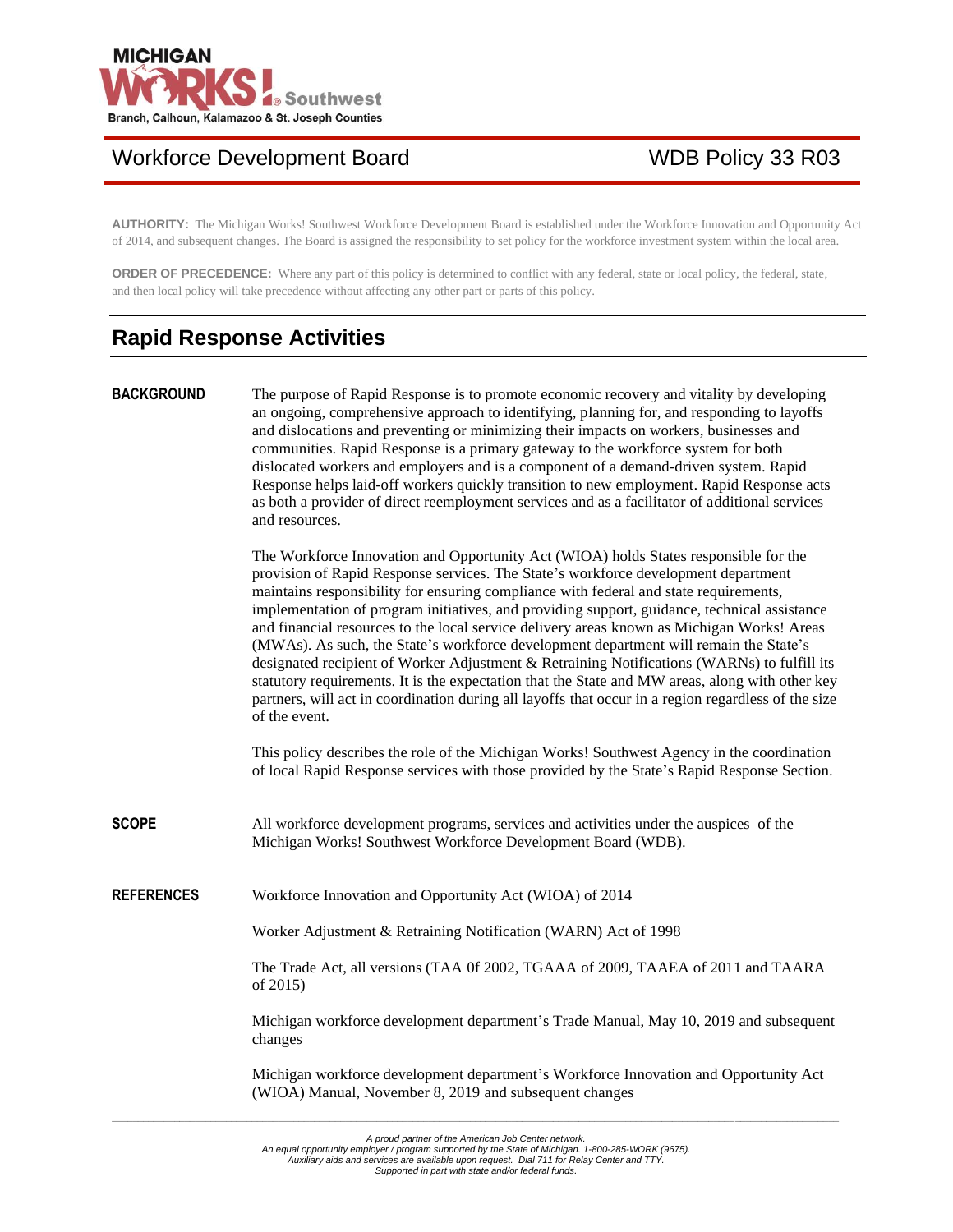|               | 20 CFR Part 682 - Statewide Activities under Title I of the Workforce Innovation and<br>Opportunity Act (WIOA)                                                                                                                                                                                                                                                                                                                  |  |  |
|---------------|---------------------------------------------------------------------------------------------------------------------------------------------------------------------------------------------------------------------------------------------------------------------------------------------------------------------------------------------------------------------------------------------------------------------------------|--|--|
|               | Training and Employment Notice (TEN) 31-11 The Rapid Response Framework                                                                                                                                                                                                                                                                                                                                                         |  |  |
|               | Training and Employment Notice (TEN) 9-12 Layoff Aversion in Rapid Response Systems                                                                                                                                                                                                                                                                                                                                             |  |  |
|               | Training and Employment Notice (TEN) 32-11 Rapid Response Self-Assessment Tool                                                                                                                                                                                                                                                                                                                                                  |  |  |
|               | Training and Employment Guidance Letter (TEGL) 19-16 Operating Guidance for WIOA                                                                                                                                                                                                                                                                                                                                                |  |  |
| <b>POLICY</b> | Rapid Response takes an ongoing, comprehensive approach to planning, identifying, and<br>responding to layoffs, and preventing or minimizing their impacts whenever possible.                                                                                                                                                                                                                                                   |  |  |
|               | To ensure high quality and maximum effectiveness, successful Rapid Response strategies<br>must include at least the following:                                                                                                                                                                                                                                                                                                  |  |  |
|               | A. layoff aversion as a required activity;<br>B. convening, facilitating, and brokering connections, networks, and partners;<br>strategic planning, data gathering, and data analysis designed to prepare for,<br>C.<br>anticipate, and manage economic transition;<br>D. informational and direct reemployment services for workers; and<br>E. solutions for businesses in transition; growth and decline.                     |  |  |
|               | Using the demand driven approach and the local business service teams, employer<br>engagement through industry cluster initiatives and professional and civic organizations must<br>focus on relationship development. These relationships serve as vehicles for information<br>sharing and increasing the awareness of local, regional and state resources that support<br>positive talent development and business viability. |  |  |
|               | I.<br><b>Coordination of Rapid Response Activities</b><br>A. In the Michigan Works! Southwest area, Rapid Response activities will be<br>coordinated through the Michigan Works! administration office.<br>$\mathbf{D}$ The Workforce Innovation and Opportunity A of (WIOA) Dislocated Worker and                                                                                                                              |  |  |

B. The Workforce Innovation and Opportunity Act (WIOA) Dislocated Worker and Employment Services (ES) programs must each designate a staff position to serve as contacts for local Rapid Response service delivery.

#### **II. Lay-off Aversion Strategies and Activities**

- A. Layoff aversion consists of strategies and activities to prevent, or minimize the duration of, unemployment resulting from layoffs.
- B. Strategies are customizable, quickly deployable, informed by economic data, and inclusive of multiple partners.
- C. Local layoff aversion activities may include, but are not limited to, the following:
	- 1. Ongoing engagement, partnership, and relationship development activities with businesses in the Michigan Works! Southwest (MWSW) area.
	- 2. Identifying and connecting businesses to training resources for incumbent worker up-skilling, new employee development, On-the-Job Training (OJT), customized training and apprenticeships.
	- 3. Establishing linkages with economic development organizations at the federal, state, regional, and local levels including retention and expansion activities.

An equal opportunity employer / program supported by the State of Michigan. 1-800-285-WORK (9675).<br>Auxiliary aids and services are available upon request. Dial 711 for Relay Center and TTY.

*Supported in part with state and/or federal funds.*

*A proud partner of the American Job Center network.*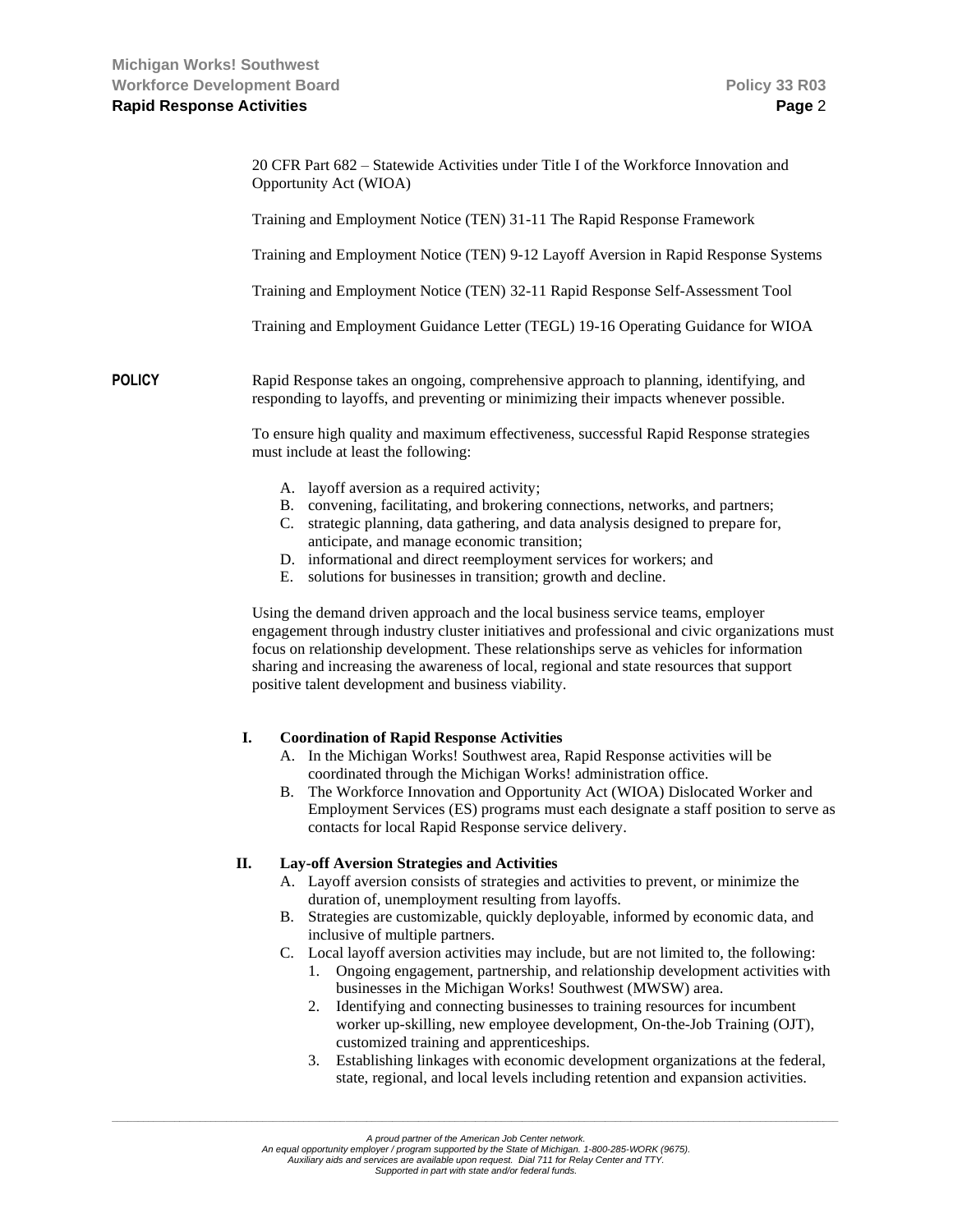- 4. Participating in activities to support identified at-risk business to regain viability.
- 5. Providing assistance to businesses to identify workforce needs, delivering services to address the needs, and when necessary, assisting with the needs related to workforce reductions.

#### **III. Dislocated Worker Surveys (DWS)**

- A. Dislocated Worker Survey (DWS) will be used to collect accurate data from the affected dislocated worker population.
	- 1. A DWS is to be administered to every impacted employee present at a worker orientation. (Also see Section IV.E.2. of this policy.)
	- 2. Completed DWS forms must be mailed back to the State's workforce development office. The submission of the DWS forms will be managed by the MWSW administration office.
	- 3. The State workforce development office will aggregate the data and produce a "labor shed snapshot" to be shared with the Rapid Response partners.

### **IV. Rapid Response Service Delivery**

- A. As partners in the Rapid Response service delivery, the State of Michigan and the MWSW administration must each immediately notify the other partner when a WARN or other notification of a mass layoff or business closing is received.
- B. The parties will exchange information gathered as part of the notification and then mutually agree who will serve as the lead contact with the business, the MWSW administration or the State's workforce development department. The identified lead will be responsible for the timely dissemination of information to other partners and key stakeholders to ensure accurate and up-to-date information is available.
- C. The lead organization must contact the business to gather additional information about the dislocation and arrange a Rapid Response meeting between key business personnel, local union officials, as applicable, and representatives from Michigan Works! Southwest, the State's workforce development department, the State's Unemployment Insurance Agency (UIA) and other relevant local partners.
- D. At the Rapid Response meeting, each entity attending must provide information about the services and resources available to support both the business and the dislocated workers. Agreement must also be requested from the employer to schedule on-site worker orientation meetings.
- E. Worker orientation meetings will be scheduled to encourage participation from as many affected workers as possible, including those on off shifts and at satellite locations.
	- 1. Topics covered at the orientation sessions must include UIA claim filing information, local reemployment resources available, information about training options, and area resources applicable to unemployed individuals.
	- 2. MWSW Rapid Response staff must administer the state required Dislocated Worker Surveys during the worker orientation meetings and process the surveys according to the State's policy.
	- 3. If the business does not agree to on-site worker orientation meetings or timing does not allow the meetings to be scheduled prior to dislocation, efforts must be made to provide printed materials to the affected works or arrangements made for off-site worker orientations.

#### **V. Joint Adjustment Committee (JAC)**

A. During the initial meeting with the company and where applicable, a member of the MWSW Rapid Response team will discuss the role of a Joint Adjustment Committee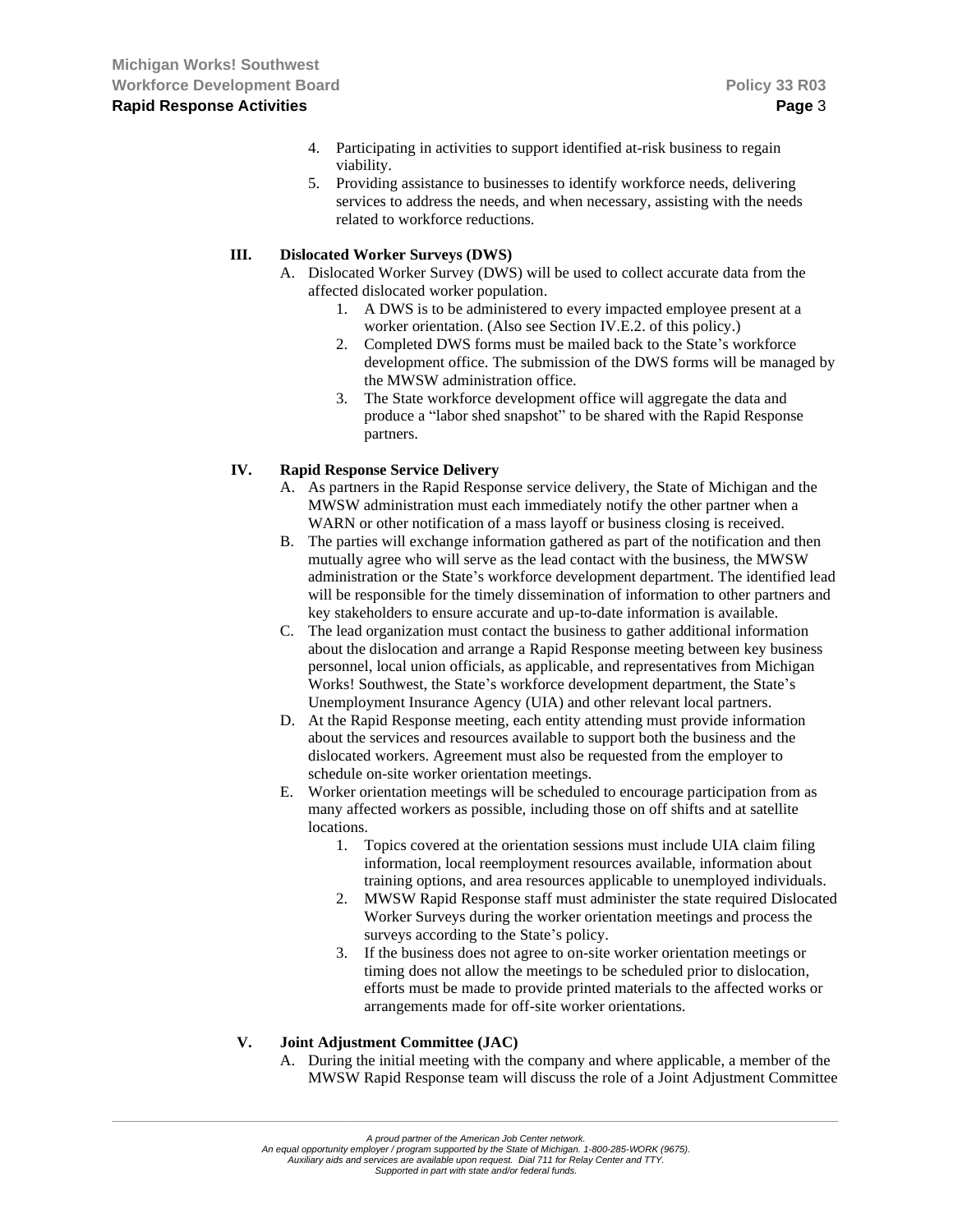(JAC) and offer the option of forming a JAC to aid in the planning of transition services for impacted workers.

The option of forming a JAC will continue to be available throughout the Rapid Response process.

- B. The MWSW agency will utilize State policies and resources to provide any guidance needed for the JAC to devise and oversee an implementation strategy that responds to the reemployment needs of the workers.
- C. The MWSW agency will administer the JAC funds according to the terms and conditions established by the State of Michigan workforce development department.

### **VI. State Adjustment Grants (SAGs)**

- A. As available, the MWSW agency may apply for State Adjustment Grant (SAG) funding to support re-employment and training activities for workers impacted by plant closures, mass lay-offs, and/or natural (or other) disasters.
- B. Local circumstances which would activate a request for a SAG may include, but is not limited to the following:
	- 1. a specific level or percent of local Dislocated Worker formula funding expended, obligated and/or unobligated,
	- 2. specific level or percent of local and/or regional unemployment,
	- 3. the size of an actual or potential dislocation event,
	- 4. the time period between local dislocation events, etc.
- C. Utilizing applicable State policy, the MWSW agency will complete the application for SAG funding and administer the funds according to the terms and conditions of the final agreement reached with the State's workforce development department.

#### **VII. National Dislocated Worker Grants (NDWGs)**

- A. The MWSW agency may apply for a National Dislocated Worker Grant (NDWG) which is discretionary funding awarded by the U.S. Secretary of Labor to serve dislocated workers and other eligible individuals affected by major economic dislocations, emergencies or disasters.
	- 1. Early assessment of the needs and interests of the impacted workers must be gathered using the Dislocated Worker Survey (DWS). (Also see Section III "Dislocated Worker Survey" of this policy.)
	- 2. The MWSW administration is responsible for contacting the State's workforce development department regarding a NDWG application.
	- 3. The State's workforce development department will work with MWSW to determine if applying for a NDWG is the appropriate action to secure additional funding to service the affected workers.

#### **VIII. Contact Information for all Rapid Response Activities**

All communications related to Rapid Response activities should be directed to the following:

> Ashley Iovieno, Business Services Manager Michigan Works! Southwest 222 S. Westnedge Kalamazoo, MI 49007 269-385-0470 iovieno@ujohn.org